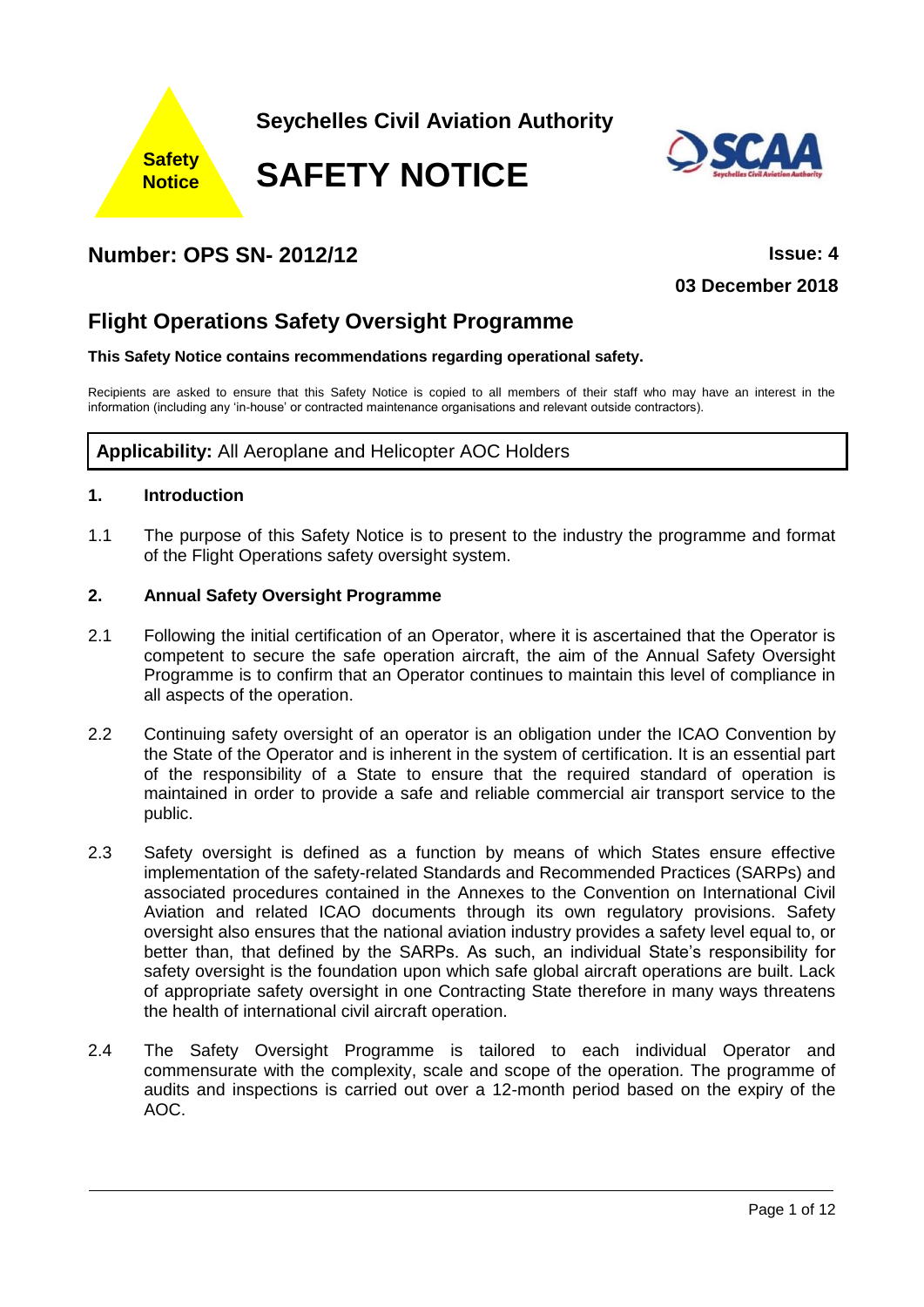2.5 The Programme is planned, recorded and finally transmitted to the Operator on an Annual Safety Oversight Programme form (**Appendix 1**). It is flexible so that any changes to the Operator's operation that may affect safety can be accommodated.

# **3.0 Components of the Safety Oversight Programme**

- 3.0.1 The Annual Safety Oversight Programme is made up of a number of individual audit events and inspections (Checks) as follows:
	- Events: Annual Audit (AA), Mid-term Audit (MA), Manual File Review (MR) and Specific Purpose Audit (SPA)
	- Checks: Check C (Cabin check), Check D (Documents check), Check Ex (Examiner check), Check F (Flight check), Check G (Ground check), Check L (Liaison visit), Check M (Manuals Check), Check O (Organisational Competency check), Check Q (Quality Management Systems check), Check R (Ramp check), Check S (Safety Management systems check) and Check T (Training Check)

#### **4.0 Events**

#### 4.1 *Annual Audit (AA)*

- 4.1.1 The Annual audit (AA) is an audit including inspections (Checks) carried out in depth once a year around three months prior to the expiry of the AOC on an Operator to assess operational safety. The Annual Audit is made up from a selection of the Checks listed in the following paragraphs below. The number of Checks and the depth to which they are carried out is determined by the Flight Operations Inspector's knowledge of the Operator. For instance, an Operator with a poor safety and compliance record or one that causes safety concerns for other reasons, such as financial difficulties, would not be subject to an audit of the same scope as an Operator with a good safety and compliance record. The audit and associated checks is focused on the adequacy of the Operator's organisational structure, management competence and control, quality control and operator responsibilities in the implementation of systems and processes.
- 4.1.2 Generally, the Annual Audit is made up of a Check O, a management and organisational competency check, and other Checks such as Check D, Check T and Check G that provide a snapshot of the Operator's processes and procedures.

#### 4.2 *Mid-Term Audit (MA)*

- 4.2.1 The Mid-term Audit (MA) is an audit to establish that an Operator has an effective Quality Management Systems (QMS) and Safety Management System (SMS). It is made up of a Check Q and S and is done at the mid-point of the Annual Oversight Programme.
- 4.2.2 The Mid-term audit may also include Special Objective Checks (SOCs) where applicable to review specific issues such as Flight Data Monitoring, Special Operations, Ground Handling etc…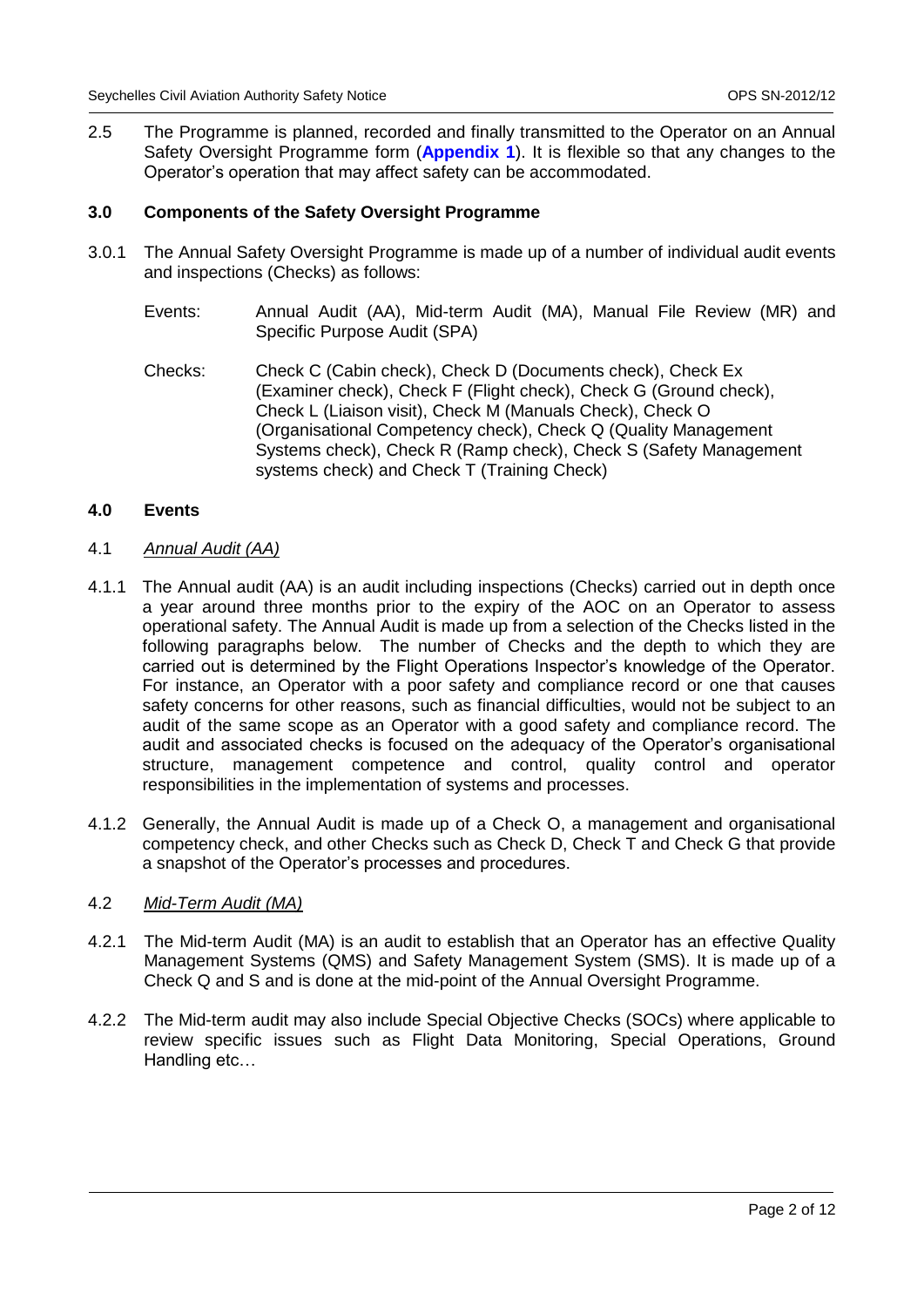#### 4.3 *Manual File Review (MR)*

- 4.3.1 The Manual File Review process ensures the continued monitoring of the Operations Manual and falls into two categories – those parts that it are essential to review annually (safety critical), and the remainder that may be reviewed over a three-year period.
- 4.3.2 Check M Annual**,** includes a series of reviews of applicable parts of the Operations Manual that address the areas that are considered to pose the greatest potential risk to flight safety, and those parts of the Operations Manual relating to the Operations Approval where these are different.
- 4.3.3 Check M Three-yearly, includes a review of the remainder of the Operations over a period of three years.

#### 4.4 *Specific Purpose Audit (SPA)*

4.4.1 The Specific Purpose (SPA) audit is an audit conducted to respond to any safety concerns or circumstances such as new approvals, areas of operations or other significant variations to an Operator's AOC where it is deemed by the Authority a conformance check is required to verify compliance.

#### **5.0 Checks**

#### 5.1 *Check C (Cabin Check)*

5.1.1 The Check C is an inspection of the passenger cabin and cabin crew procedures. It is intended to confirm that a flight is being operated in accordance with published procedures and the Requirements, the aircraft is equipped correctly for the purpose of the intended flight, the required cabin crew complement are carried, and cabin safety procedures are conducted in accordance with the Operations Manual and the Requirements. The Check C is intended to cover all aspects of the flight from pre-flight briefing to the completion of post-flight documentation.

#### 5.2 *Check D (Document Check)*

- 5.2.1 The Check D is an inspection of aircraft and/or crew records to confirm that they are completed in accordance with the Operator's Operations Manual and that the contents comply with the Requirements. The inspection will normally include a cross-section of documents covering flight time limitations, training records and returned flight documentation.
- 5.2.2 There may be occasions where individual elements only are inspected. These can be indicated by using an identifying suffix such as **Df** for flight time limitations; **Dt** for training; and **Dr** for returned flight documentation.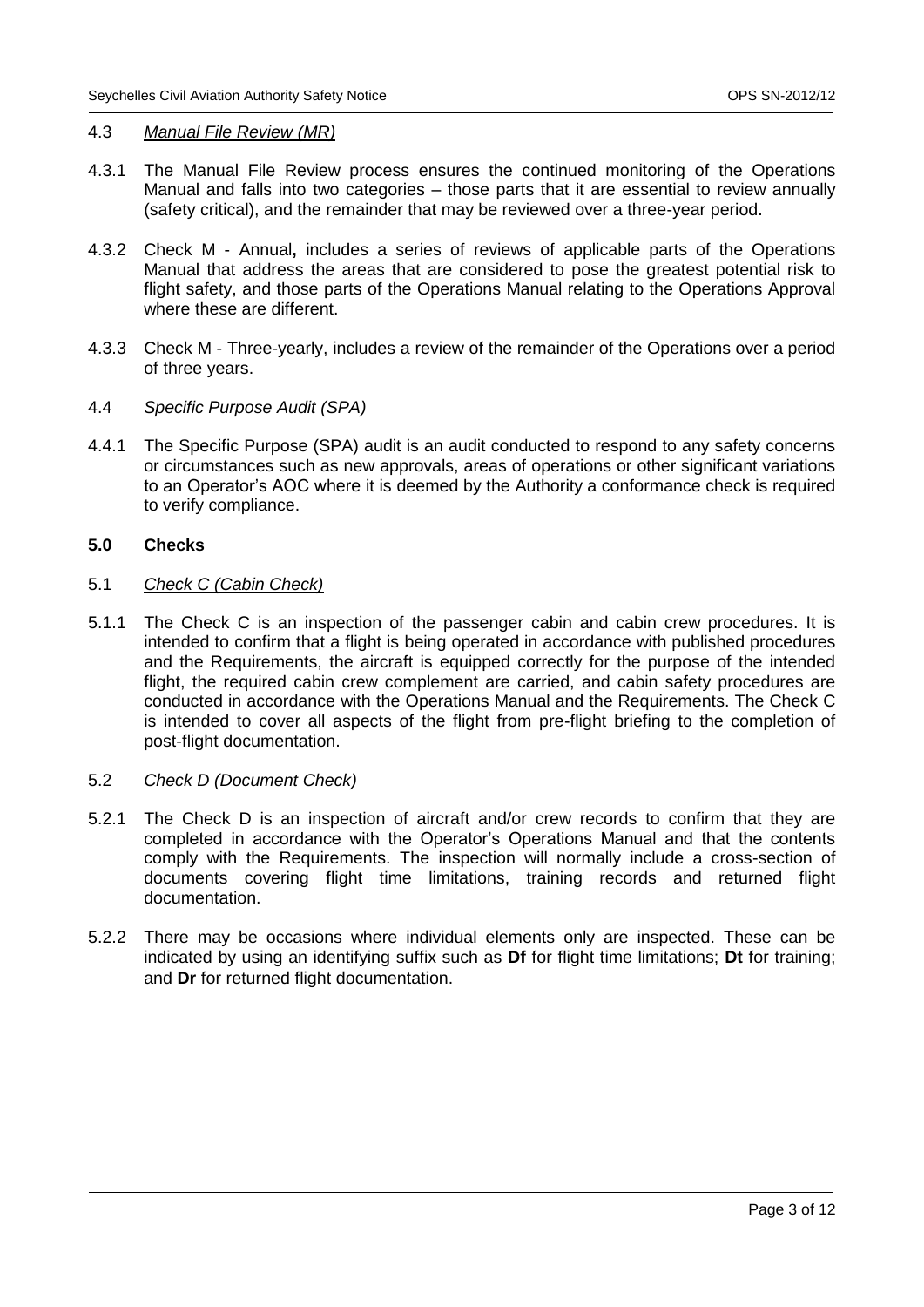#### *5.3 Check Ex (Examiner Check)*

- 5.3.1 The Check Ex is an audit of crew training and testing performance by Examiners authorised by the Authority to confirm adherence to training and testing standards adopted by the Authority.
- 5.3.2 A Check Ex may be undertaken in any training or testing environment where Examiners are performing such tasks under authorization or acceptance. These may include Line training/testing, Operator Proficiency checks (OPCs), Licence Proficiency checks (LPCs) or Safety and Emergency Procedures (SEP) testing.

#### 5.4 *Check F (Flight Check)*

5.4.1 The Check F is an inspection of the flight deck operation and crew procedures. It is intended to confirm that a flight is being operated in accordance with published procedures and the Requirements. The Check F is intended to cover all aspects of the flight from preflight planning to the completion of post-flight documentation.

## 5.5 *Check G (Ground Check)*

5.5.1 The Check G is an audit normally as part of the Check O, intended to sample the Operator's procedures to confirm that the facilities, ground operational support functions and crew pre-flight briefings are in accordance with the Operator's Operations Manual and the Requirements.

#### 5.6 *Check L (Liaison Visit)*

- 5.6.1 The Check L is a liaison visit is an opportunity for the Authority and the Operator to formally or informally discuss safety and regulatory issues. Ideally it should be an opportunity to involve both the management and the workforce. A Check L is not scheduled as part of the Operator's safety Oversight Programme but rather at the discretion of the Flight Operations Inspector and/or the post holders on an opportunity basis. There may be certain cases where the operator may call on the Authority to pay visits or discuss matters such as significant changes in the company structure, core business, new business strategies, new infrastructure or facilities.
- 5.6.2 A liaison visit also permits the Authority to monitor the Operator's activities without the formality of a planned audit.

#### 5.7 *Check M (Operations Manual Check)*

5.7.1 The Check M is an audit conducted to confirm that the Operator's Operations Manual complies with the Requirements. A Check M may be undertaken at initial review, subsequent review of amendments or as part of the continued oversight (MR process).

#### 5.8 *Check O (Organisational Competency Check)*

5.8.1 The Check O is an audit to assess the suitability of the management structure compared to the scale and scope of the operation and the individual competence of significant management post holders or nominees, as well as the competence of the Operator to operate aircraft safely through adequate management supervision and control.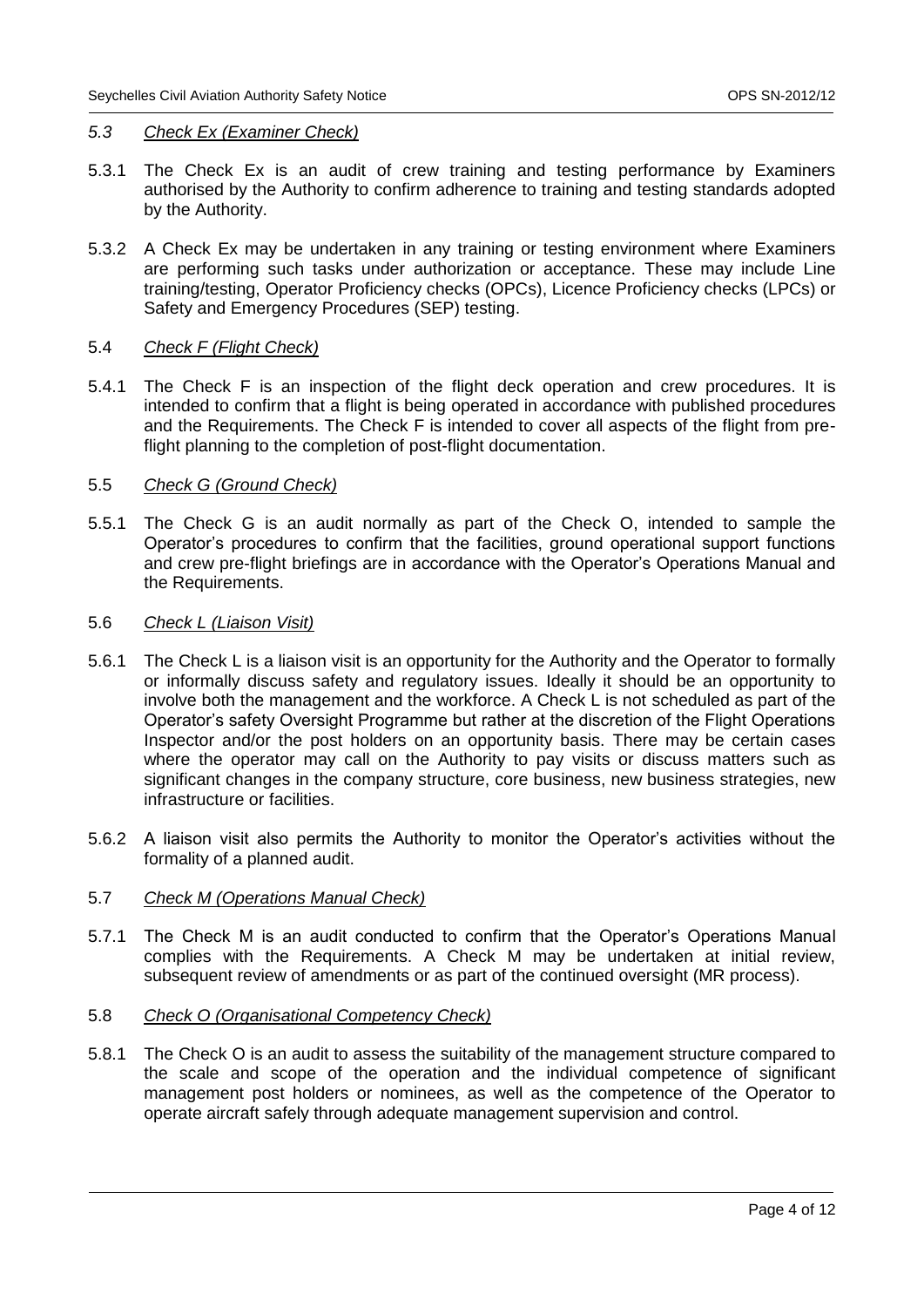#### 5.9 *Check Q (Quality Management System check)*

- 5.9.1 The Check Q is an audit aimed at determining the level of compliance and effectiveness the Quality Management System with the Requirements in structure, process and documentation.
- 5.9.2 A Check Q specifically addresses:
	- Quality Management System management evaluations;
	- audit schedule and reports;
	- corrective action/follow-up system;
	- Quality Management System training; and
	- Quality Management System records.

#### 5.10 *Check R (Ramp Check)*

- 5.10.1 The Check R is an inspection conducted at the place of an aircraft's arrival or departure intending to determine an aircraft is operating in accordance with the Requirements.
- 5.10.2 The Check R includes aspects such as if the equipped and configured correctly for the purpose of the completed or intended flight; that crew qualifications are appropriate; that the required cabin crew complement is carried (if applicable); that pre-flight procedures are in adherence with Operator and the Requirements; that the supporting documentation is appropriate and correct and that the aircraft is (as far as can reasonably be established) in an airworthy condition.
- 5.11 *Check S (Safety Management System Check)*
- 5.11.1 The Check S is an audit designed to assess the compliance of the Operator with the requirement for a Safety Management System (SMS) and the nature of the Operator's approach to the systematic management of safety.
- 5.11.2 The Check S in regards to the SMS specifically checks that the programme:
	- identifies safety hazards;
	- ensures that remedial action necessary to maintain an acceptable level of safety is implemented;
	- provides for continuous monitoring and regular assessment of the safety level achieved;
	- aims to make continuous improvement to the overall level of safety; and
	- complies with the Requirements.
- 5.11.3 The Check S also includes the accident prevention and flight safety programmes and the Flight Data Monitoring (FDM) programme (where applicable).

#### 5.12 *Check T (Training Check)*

5.12.1 The Check T is an inspection of a training function conducted by or on behalf of the Operator. This may include any aspect of the operator's administration of the training function, implementation of approved training or testing programmes and training devices. The Check T is divided into three categories indicated by suffixes **Td**, **To**, **Tp** and **Tt**.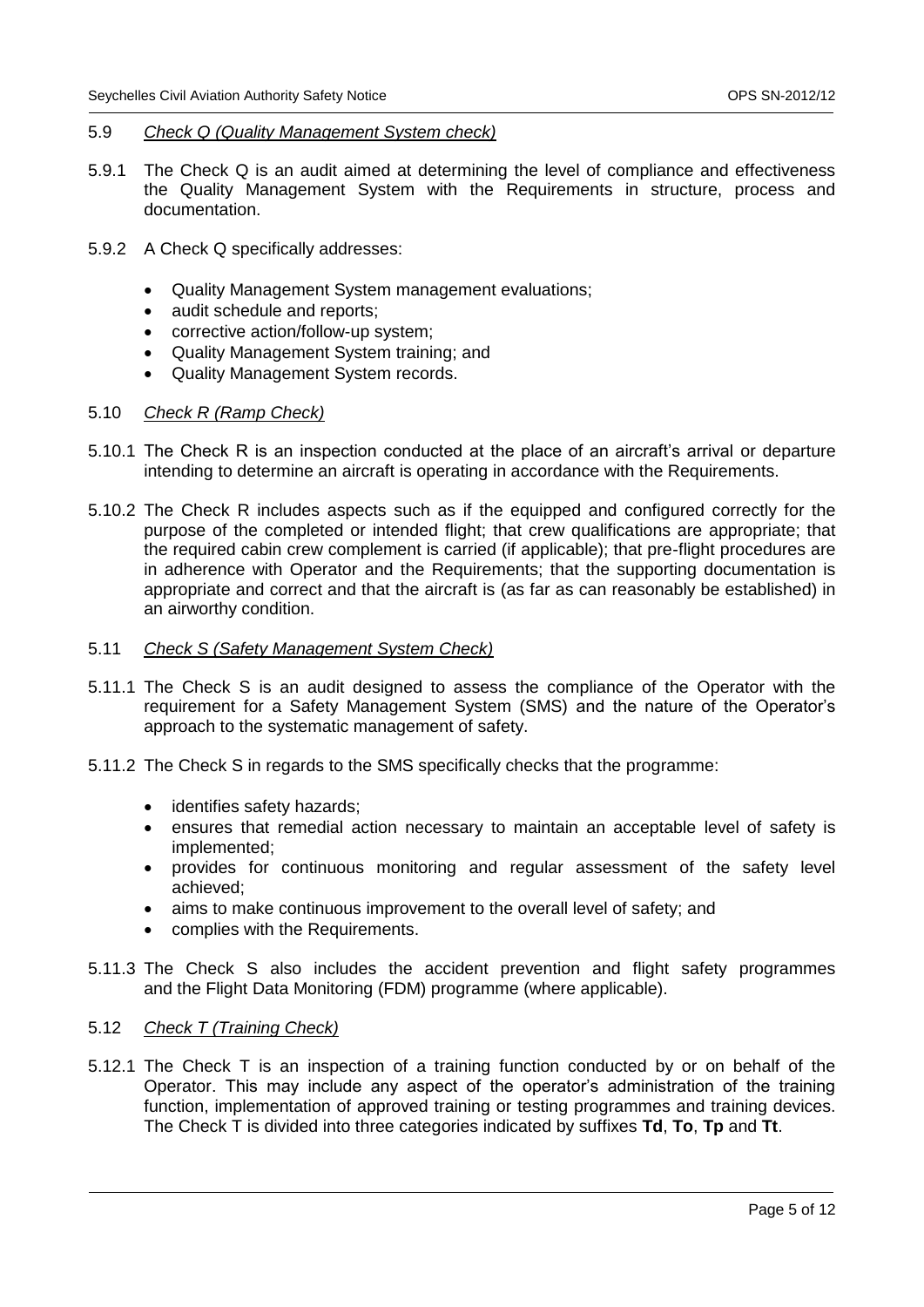- 5.12.2 A Check Td is an inspection of any training device utilised by the operator in lieu of the aircraft. Check Td examines in general device fidelity and will include inspections of simulators as part of the simulator user approval and any other training devices or mock-up utilised by the operator.
- 5.12.3 A Check To is an audit normally conducted as part of the Annual Audit (AA) to determine the suitability and adequacy of the administration, control and oversight of the training function from an organisational perspective.
- 5.13.4 A Check Tp is an audit of the implementation and delivery of approved programmes against the Operations Manual and the Requirements. These include any training programmes approved such as CRM, Ground refresher training, Special Operations, SEP, Command training, Line training etc…
- 5.13.5 A Check Tt is an audit of compliance against the approved programme and the Requirements any testing programme approved such as Licence or Operator Proficiency tests, SEP tests, Line checks etc…

# **6. Frequency of audits and inspections**

6.0.1 The audits and inspections are carried out at the following frequencies:

| <b>Audit/Inspection</b>                     | <b>Frequency</b>                         |  |  |  |  |
|---------------------------------------------|------------------------------------------|--|--|--|--|
| Annual Audit (AA)                           | Annually                                 |  |  |  |  |
| Mid-term Audit (MA)                         | Annually                                 |  |  |  |  |
| Manual File Review (MR)                     | Annually                                 |  |  |  |  |
| Specific Purpose Audit (SPA)                | At the discretion of the Authority       |  |  |  |  |
| Check C (Cabin Check)                       | At the level determined by the Authority |  |  |  |  |
| <b>Check D (Documents Check)</b>            | Annually                                 |  |  |  |  |
| Check Ex (Examiner Check)                   | At the level determined by the Authority |  |  |  |  |
| Check F (Flight Check)                      | At the level determined by the Authority |  |  |  |  |
| Check G (Ground Check)                      | Annually                                 |  |  |  |  |
| Check L (Liaison Visit)                     | At the discretion of the Authority or    |  |  |  |  |
|                                             | Operator                                 |  |  |  |  |
| Check M (Manual Check)                      | As required                              |  |  |  |  |
| Check<br>(Organisational<br>Competency<br>O | Annually                                 |  |  |  |  |
| Check)                                      |                                          |  |  |  |  |
| Check Q (Quality Management systems         | Annually                                 |  |  |  |  |
| Check)                                      |                                          |  |  |  |  |
| Check R (Ramp Check)                        | At a level determined by the Authority   |  |  |  |  |
| Check S (Safety Management Systems          | Annually                                 |  |  |  |  |
| Check)                                      |                                          |  |  |  |  |
| Check T (Training Check)                    |                                          |  |  |  |  |
| <b>Check Td</b>                             | At a level determined by the Authority   |  |  |  |  |
| Check To                                    | Annually                                 |  |  |  |  |
| Check Tp                                    | Annually                                 |  |  |  |  |
| Check Tt                                    | Bi-annually                              |  |  |  |  |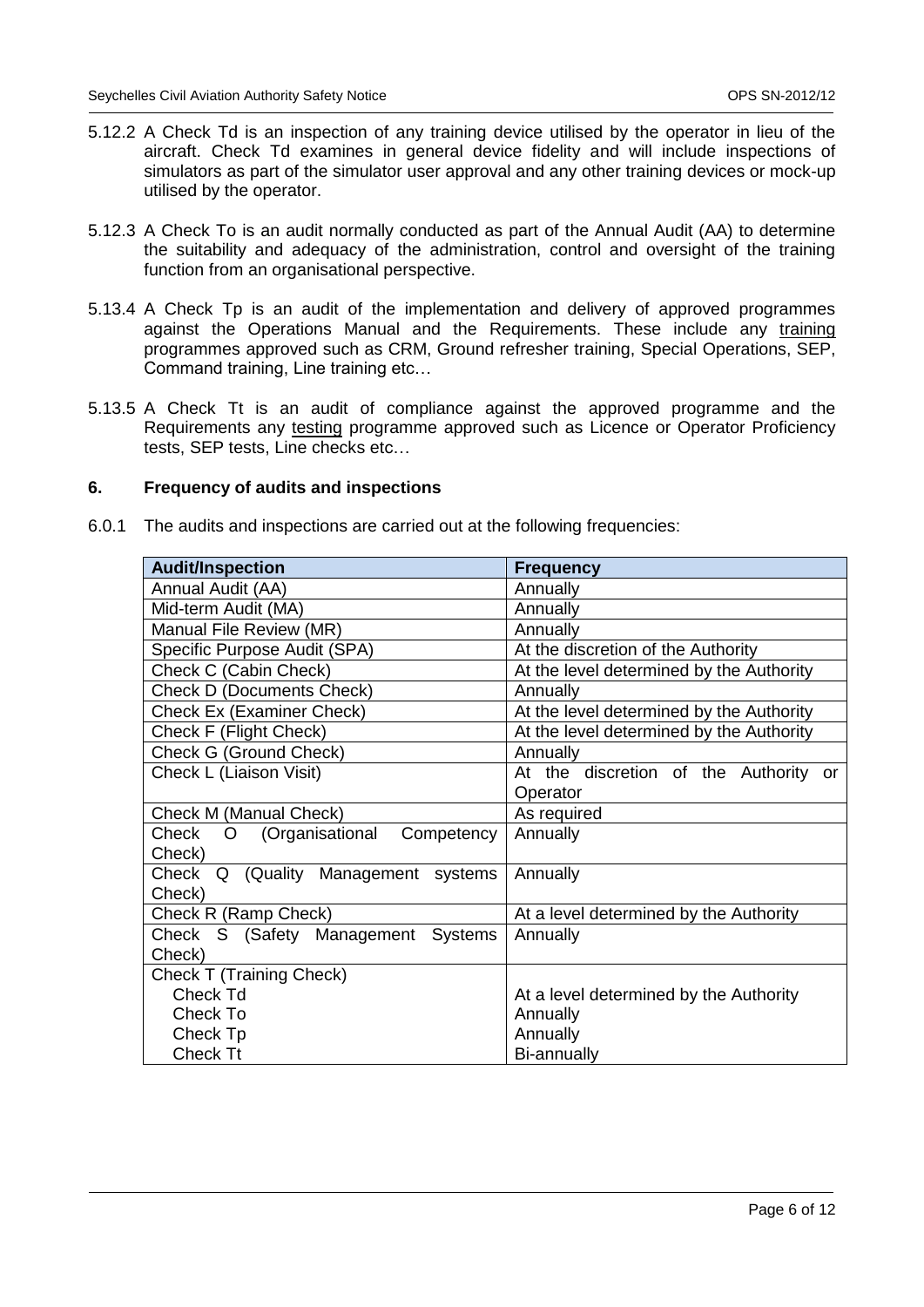- 6.0.2 The Check F and Check C frequency is set by the Authority depending on a number of factors relating to the complexity, scale and scope of operations. Factors considered are:
	- Route structure
	- Number of flights
	- AOC regions
	- Navigation specifications (RNP or RNAV)
	- Special Operations Approvals (ETOPS, AWO, RVSM etc…)
- 6.0.3 At least one Check F and Check C are conducted to each AOC region annually and the Authority ensures that the entire route structure is covered in a period of 2 years. This policy also ensures adequate oversight on all other technical aspects of navigation specifications and special operations. The audits include both the outward and inward sector to ensure that the audit captures the performance of outstation functions. Long term charters and wet/damp lease out with durations exceeding 3 months are subject to Specific Purpose Audits and will usually include the scope of a Check F and C.
- 6.0.4 The Check Ex is programmed based on the number of Examiners an Operator has. On average the Authority programmes at least one audit between successive Examiner revalidation.
- 6.0.5 The Check Td is programmed based on the number of training devices an operator utilises. The Authority ensures that as part of its oversight, training devices are inspected at least once within a period of two years.

# **7. Audit/Inspection Findings**

- 7.1 *General*
- 7.1.1 The terms finding and non-conformity are interchangeable. In order to follow standard auditing practice, findings are ascribed levels. The levels used replicate the definitions contained in European Aviation Safety Agency (EASA) Part-M and Part-145, and are described in the Table below.
- 7.1.2 Level 1 findings will normally require regulatory action to prevent an activity taking place. It will normally require the withdrawal of an approval, permission or exemption or the prevention of an aircraft flight until the root cause of the finding is addressed. The latter sanction is to cater for the case where a finding is specific to an aircraft rather than a function. It wills generally result in the requirement for an action plan with specific timescales, agreed between the Operator and the Authority.
- 7.1.3 Level 2 findings are graded by the timescales based on a risk analysis in which the Flight Operations Inspector considers a satisfactory resolution shall be required.

### 7.2 *Finding Levels and Timescales*

7.2.1 A Finding may be raised against a *Specific Requirement* which include any current Seychelles legislation, regulation and technical standards (JAR OPS, FCL, CAP 371 etc…) and mandatory FODs directly related to Requirements. A Finding may also be raised against an Operations Manual Requirement.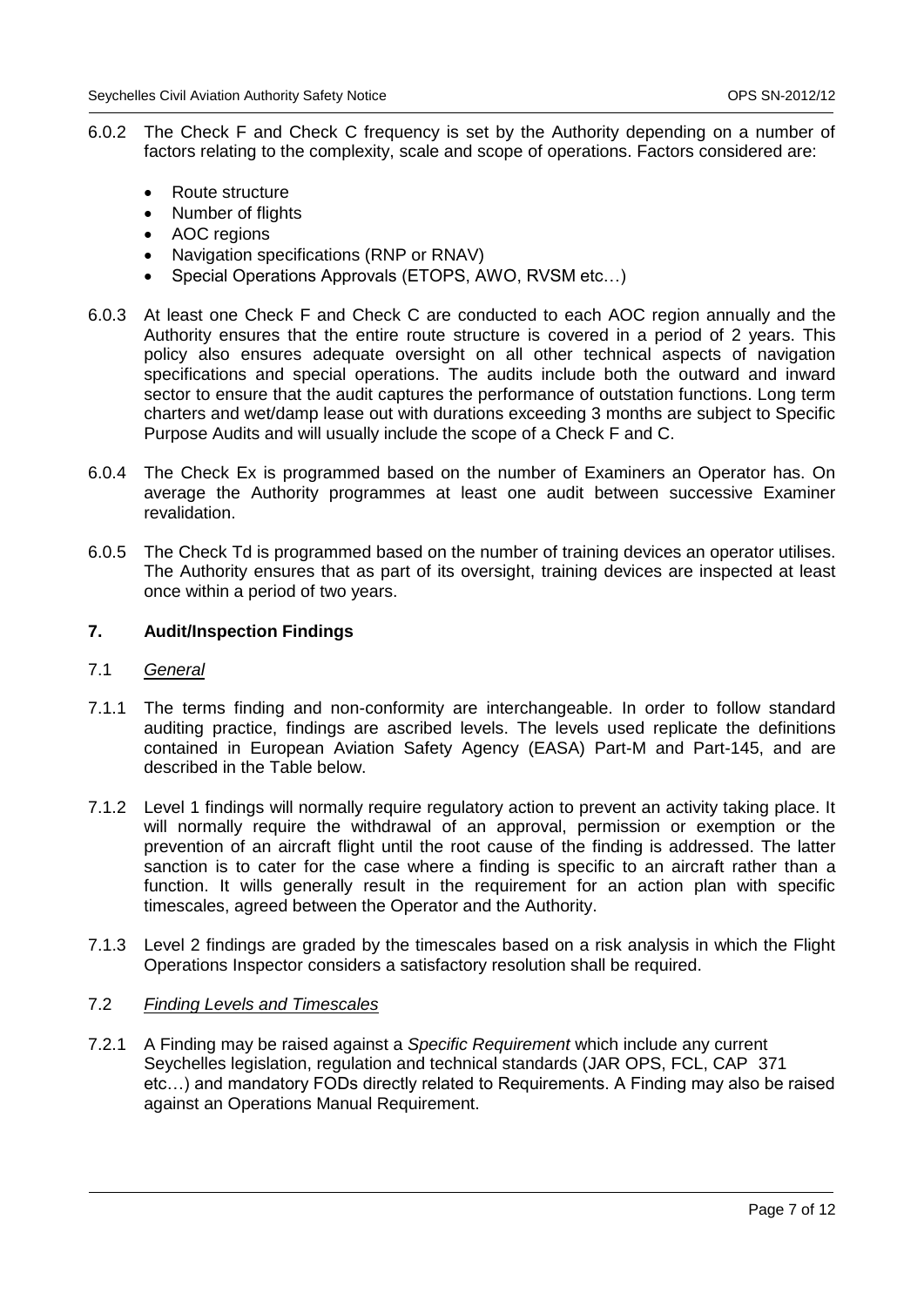| <b>FINDING</b> | <b>DEFINITION</b>                                                                                                                                                                                                                                                                                                                                                                                                                                                                                              | <b>TIMESCALES</b>                                                                                                                                                                                                          |  |
|----------------|----------------------------------------------------------------------------------------------------------------------------------------------------------------------------------------------------------------------------------------------------------------------------------------------------------------------------------------------------------------------------------------------------------------------------------------------------------------------------------------------------------------|----------------------------------------------------------------------------------------------------------------------------------------------------------------------------------------------------------------------------|--|
| Level 1        | Any significant non-compliance with<br>- a<br>Specific Requirement which lowers safety to<br>the point where there is a serious hazard to<br>flight safety. Remedial action is required<br>either before the next flight/event, or prior to<br>the reinstatement of an Approval, or the<br>lifting of a restriction placed upon the<br>operation. A Level 1 finding will normally<br>result in formal regulatory action; e.g. the<br>withdrawal of an approval; prevention of<br>an aircraft from flying, etc. | Remedial<br>action<br>is<br>required either before the<br>next flight/event, or prior<br>to the reinstatement of an<br>approval, permission,<br>exemption or the lifting of<br>a restriction placed upon<br>the operation. |  |
| Level 2        | non-compliance with a<br>Specific<br>Any<br>Manual<br>Operations<br>Requirement<br>or<br>Requirement, which could lower<br>safety<br>standards and possibly hazard flight safety.<br>Remedial action is required within an agreed<br>period up to a maximum of 90 days.                                                                                                                                                                                                                                        | Remedial<br>action<br>is<br>required within an agreed<br>period up to a maximum<br>of 90 days.                                                                                                                             |  |
| Observation    | A process or practice not in accordance with<br>industry best practice or guidance material,<br>or that indicates a trend that could lead to a<br>future non-compliance, which may include a<br>failure to continue to satisfy the Authority in<br>accordance with ANO Article 6.                                                                                                                                                                                                                              | Remedial<br>action<br>not<br>mandatory depending on<br>Operator documented<br>response of assessment.<br>No timescale.                                                                                                     |  |

# 7.2.2 The following Table presents the finding levels and timescales.

# **8. Response to Safety Oversight Reports**

#### 8.1 *Corrective Action Plans*

- 8.1.1 Operators shall respond to any audit/inspection report in a timely manner by the submission of a Corrective Action Plan (CAP) document within two weeks of any audit/inspection. In view of the severity of Level 1 Findings, any report containing such Finding shall be responded to separately with urgency for the specific Finding.
- 8.1.2 The Corrective Aviation Plan shall be submitted to the Authority prior to corrective actions being implemented for acceptance and again following completion of actions for verification or follow-up.
- 8.1.3 All Corrective Action Plans and implementation shall be channeled through the Quality Assurance process for verification and validation prior to submitting to the Authority. The Authority expects that the Quality Manager reviews and accepts all root causes to ensure that the planned corrective action will address the issue.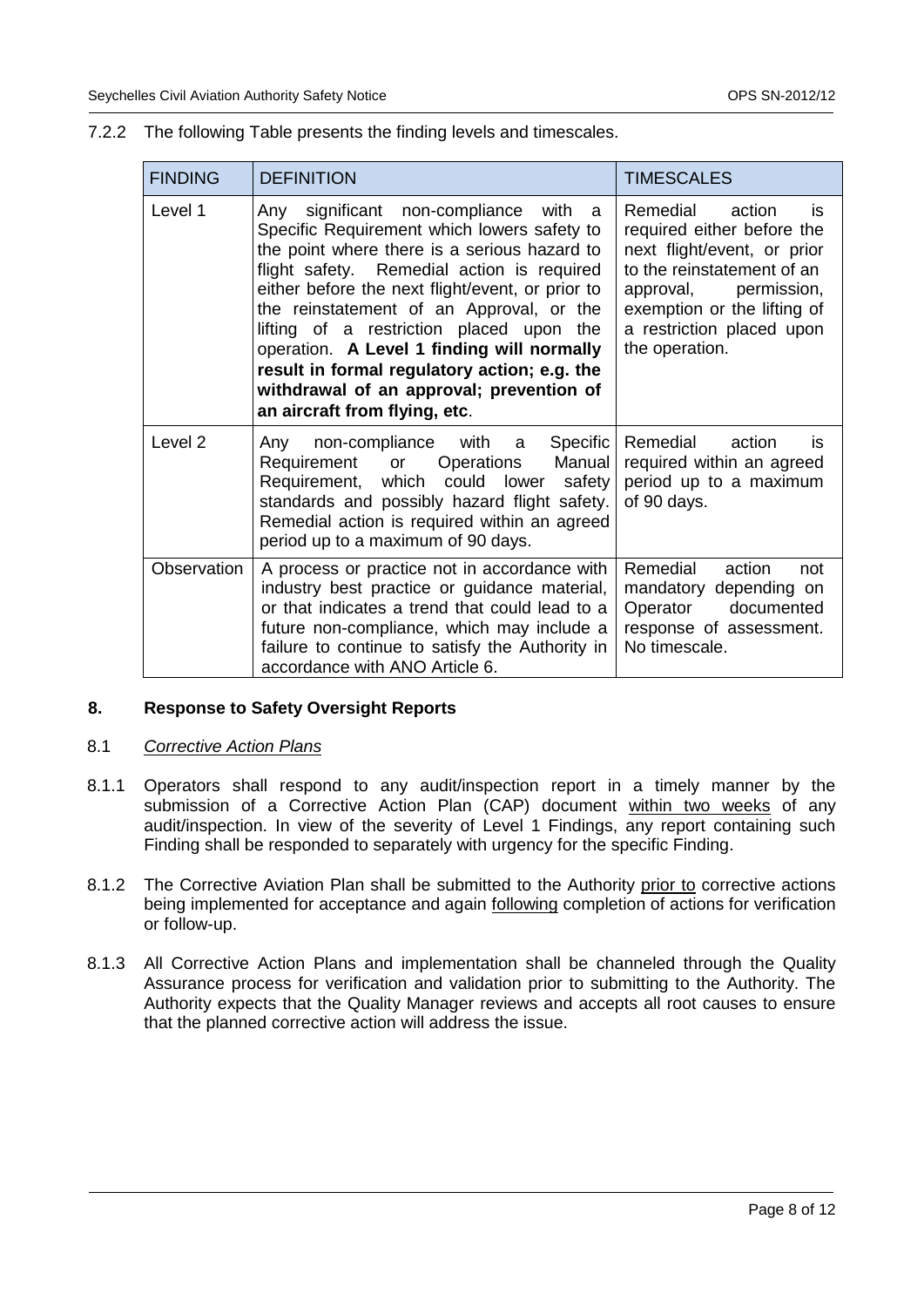#### 8.2 *Contents of a Corrective Action Plan*

- 8.2.1 Corrective Action Plans shall be submitted to the Authority in an acceptable format and contain the following elements:
	- Audit Report Reference
	- Finding Reference
	- Finding
	- Root cause
	- Planned corrective action and target date
	- Implemented Action and date

#### 8.3 *Root Cause Analysis*

- 8.3.1 The root cause analysis is a necessary and fundamental part of an audit process. The objective of the analysis is to analyse the nature of the Finding and examine all possible failures in systems and processes. In many cases it may indicate failures in training, polices, processes, control or quality control that have to be addressed. The Authority will not accept as a general trend, root causes indicating such terms as "oversight", "mistake", "error". The analysis has to run deeper and examine "why".
- 8.3.2 The proposed corrective action shall address the root cause and not purely the finding. Operators shall also have a process to ensure that Findings that are repetitive are examined closely in relation to past root cause analysis.

#### 8.4 *Report Closure*

8.4.1 Unless agreed with the Authority in view of the nature of some of the findings and extended anticipated closure period, all audit report shall be closed within a period of 90 days. Should the Authority note a general trend of non-response to audit reports in such a timely manner, the matter will be brought to the attention of the Accountable Manager for immediate attention.

# **9. Annual Reviews**

#### 9.1 *Annual Report*

- 9.1.1 Approximately three months prior to the expiry of the AOC, an Annual Review is undertaken by the Authority examining predominantly all safety oversight aspects of the programme including Continuing Airworthiness leading to the production of an Annual Report.
- 9.1.2 The Annual Report will include:
	- The outcome of all audits and inspections conducted in the audit cycle
	- A current status of all audits and inspections conducted in the audit cycle
	- A summary of the Operator's performance over the 12-month period
	- Items of interest the Inspectorate wishes to bring to the attention of Authority's and Operator's senior management
	- The level of satisfaction as to the competence of the Operator and recommendations pertaining to the renewal/continuation of the AOC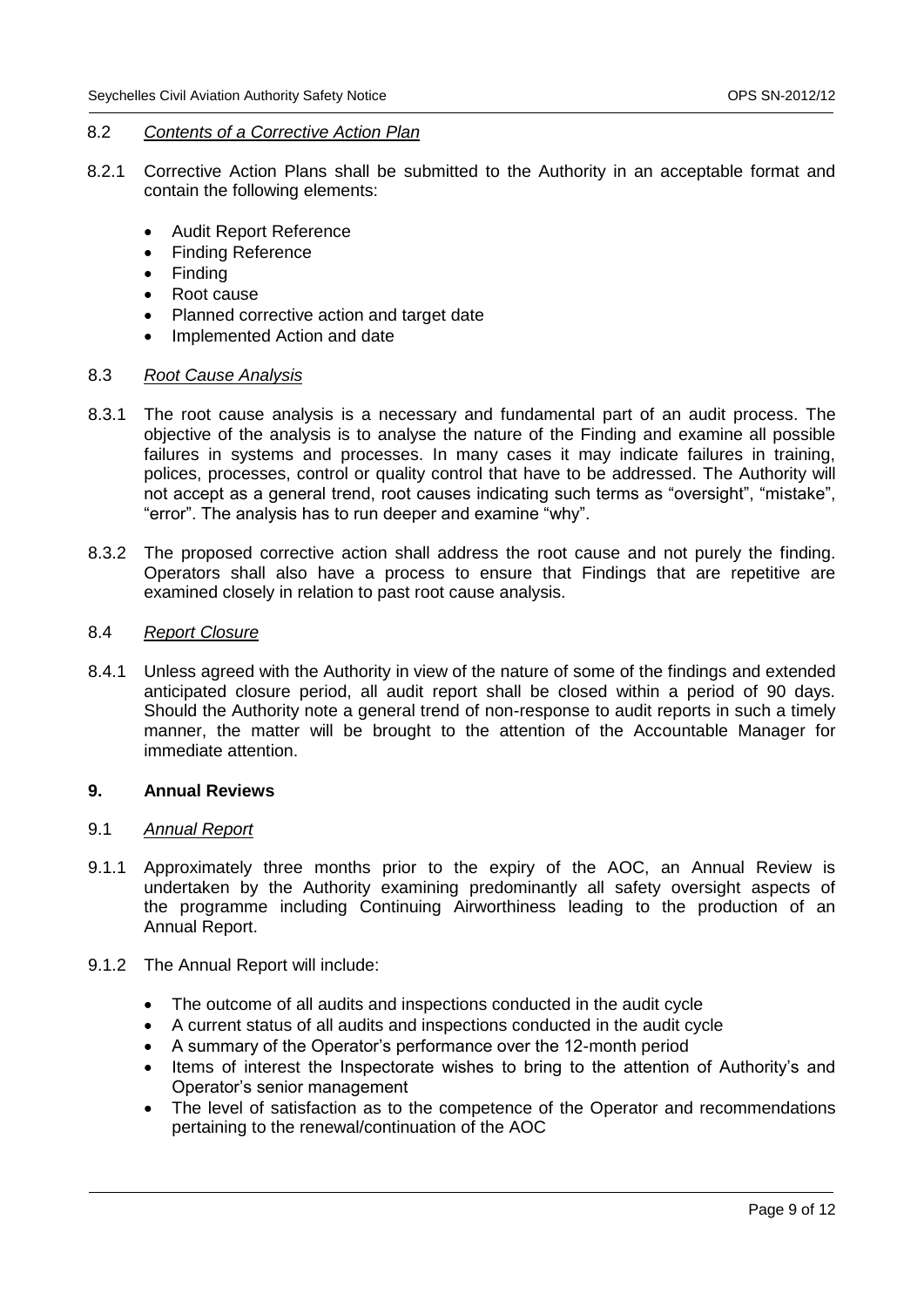### 9.2 *Annual Review Meeting*

- 9.2.1 An Annual Review meeting will be organised by the Inspectorate at least 3 weeks prior to the expiry of the AOC to discuss the contents of the annual report with the operator.
- 9.2.2 The Annual Review meeting shall be attended by the following personnel

General Manager- Safety Regulation Head of Flight Operations and Flight crew Licensing Inspectorate Flight Operations Inspector

Accountable Manager Nominated Post Holder – Flight Operations Nominated Post Holder – Crew Training Nominated Post Holder – Ground Operations (if required) Quality Manager Safety Manager

### **10. Queries**

10.1 Any queries as a result of this Safety Notice should be addressed to Head of Flight Operations and Flight Crew Licensing Inspectorate at the following e-mail address: [hfo@scaa.sc](mailto:hfo@scaa.sc)

# **11. Cancellation**

OPS SN 2012/12 Issue 3

Head Flight Operations and Flight Crew Licensing Inspectorate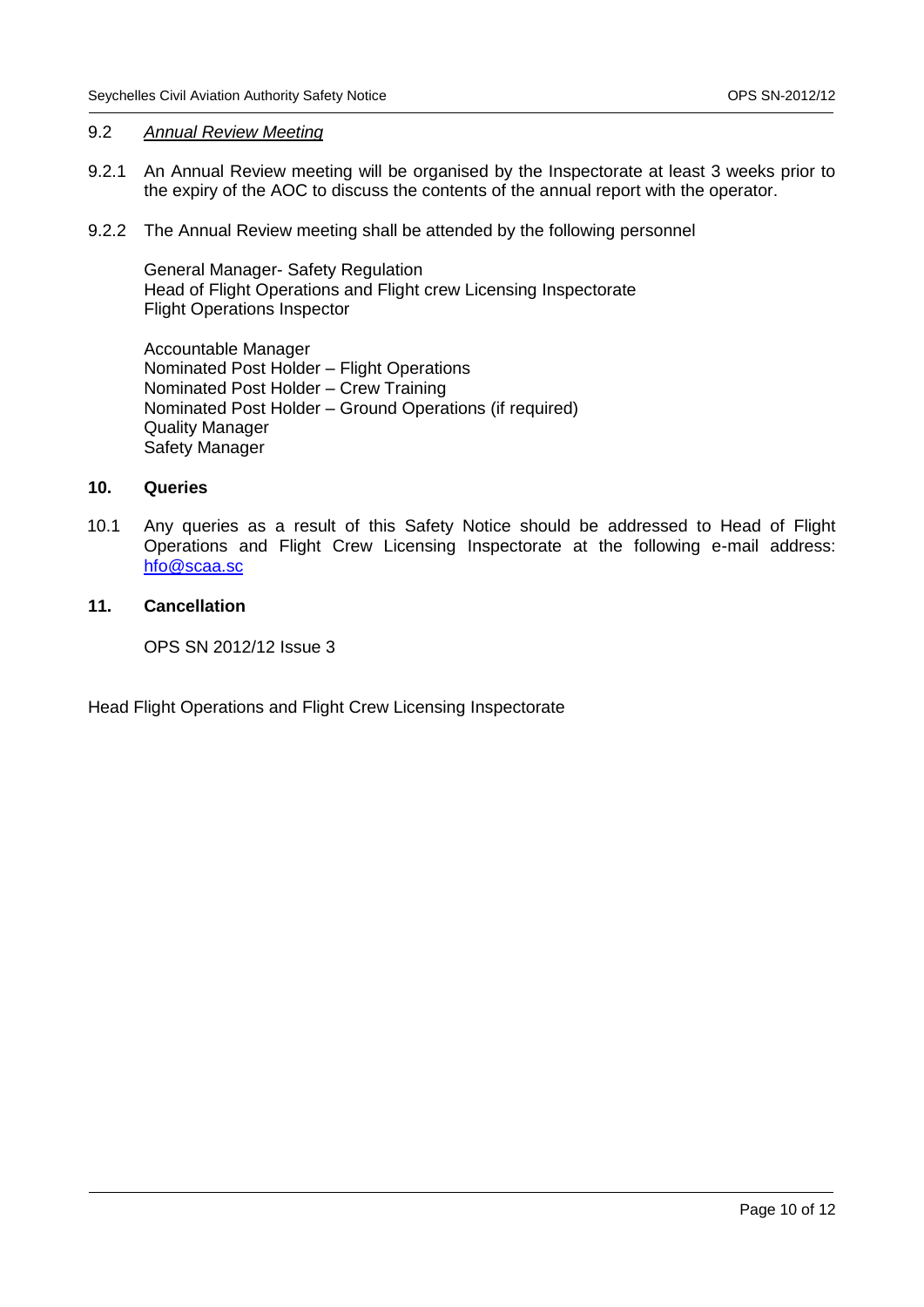#### **ANNUAL OVERSIGHT PROGRAMME**

Operator: Schedule for Inspecting Year: AOC:

Version:

|                   | Event | Scope |
|-------------------|-------|-------|
| General:          |       |       |
| Dec 10            |       |       |
| Jan 11            |       |       |
| Feb <sub>11</sub> |       |       |
| Mar 11            |       |       |
| Apr 11            |       |       |
| May 11            |       |       |
| <b>Jun 11</b>     |       |       |
| <b>Jul 11</b>     |       |       |
| Aug 11            |       |       |
| Sept 11           |       |       |
| Oct 11            |       |       |
| Nov 11            |       |       |

|               | Event | Scope |               | Event | Scope |         | Event | Scope |
|---------------|-------|-------|---------------|-------|-------|---------|-------|-------|
| Fleet:        |       |       | Fleet:        |       |       | Fleet:  |       |       |
| Dec 10        |       |       | Dec 10        |       |       |         |       |       |
| Jan 11        |       |       | Jan 11        |       |       |         |       |       |
| Feb 11        |       |       | Feb 11        |       |       |         |       |       |
| Mar 11        |       |       | Mar 11        |       |       |         |       |       |
| Apr 11        |       |       | Apr 11        |       |       |         |       |       |
| May 11        |       |       | May 11        |       |       |         |       |       |
| <b>Jun 11</b> |       |       | <b>Jun 11</b> |       |       |         |       |       |
| <b>Jul 11</b> |       |       | <b>Jul 11</b> |       |       |         |       |       |
| Aug 11        |       |       | Aug 11        |       |       | Aug 11  |       |       |
| Sept 11       |       |       | Sept 11       |       |       | Sept 11 |       |       |
| Oct 11        |       |       | Oct 11        |       |       | Oct 11  |       |       |
| Nov 11        |       |       | Nov 11        |       |       | Nov 11  |       |       |

**Appendix 1**